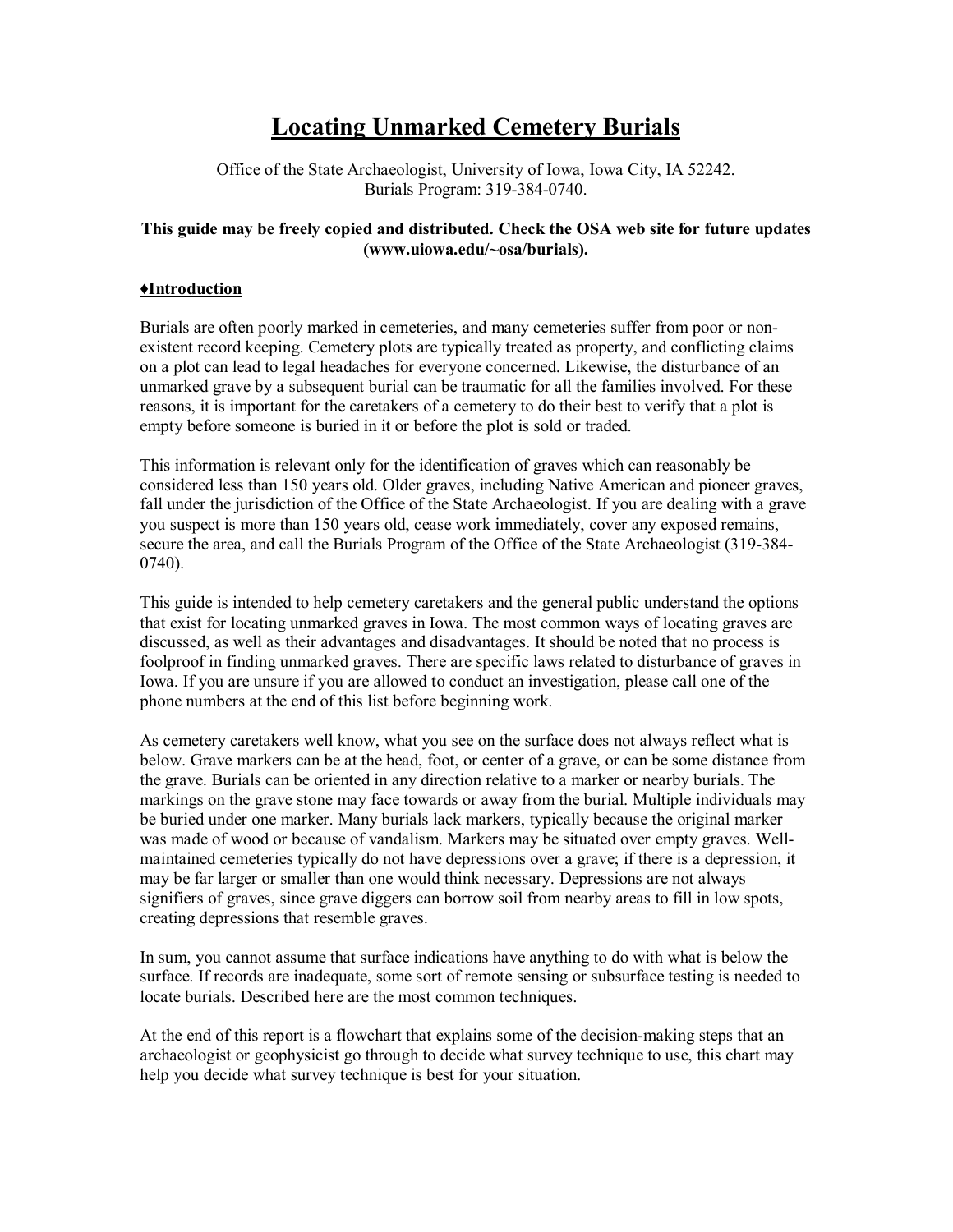## **♦Rod Probing**

Probably the most common way to search for graves is to probe the soil in the area with a 6-footlong rod with a blunt end and a T-shaped handle. These rods can be purchased commercially or be made by the user. The soil is probed in various spots looking for the resistance one would expect from a coffin or vault.

**Advantages:** Inexpensive, easy to use, generally accurate for recent burials in coffins or vaults.

**Disadvantages:** Invasive, so families may object. Cannot find burials that were not in coffins. Cannot find wooden coffins that have rotted, which is very common among graves from the 1800s and early 1900s. The coffin and remains decay and the coffin void fills in, leaving no resistance or voids to be found by the probe. Very difficult to find small coffins of infants or children. Rocks in the soil often give false readings, and it is very difficult to probe when the ground is hard or frozen.

## **♦Soil Coring**

A more-exact method of probing is soil coring, in which a 3/4-inch or 1-inch diameter hollow tube is inserted into the ground above a suspected grave. The core is pulled out, and the soil examined for evidence of disturbance through comparisons with nearby undisturbed areas. This work should be done by a trained archaeologist or soils scientist, since the differences between a disturbed and undisturbed soil can be very subtle, especially if the soil is homogenous or very complex.

**Advantages:** better than rod probing, since it can detect burials even if the coffin is severely decayed. Cost is usually less than remote sensing. There are numerous qualified archaeologists in Iowa who can help; Iowa archaeology firms are listed at the end of this document.

**Disadvantages:** Invasive, so families may object. Requires an archaeologist or soils scientist, so cost is greater than rod probing. Difficult or impossible in rocky soil. Often, soil difference can be so subtle that even a trained archaeologist cannot tell if a grave exists for certain or not, especially if the original soil matrix is very homogenous or if the upper soil layers are disturbed by nongrave activity such as earth moving or burrowing animals. It is very difficult to core when the ground is hard or frozen.

#### **♦Formal Excavation**

The most-definitive way of determining if a burial exists in a plot is formal excavation. Formal excavation is different than grave digging; typically a grave digger will not notice if they are digging an occupied grave until it is too late and the coffin or burial is damaged or destroyed. Human remains are occasionally found in back dirt or borrow piles at cemeteries, since the grave digger cannot always tell if they have gone through an existing grave. Formal excavation is different than exhumation, in which a fairly-recent burial from a known grave is removed; many funeral parlors or medical examiners can arrange for exhumation. In contrast, formal excavation is the systematic removal of soil in a controlled fashion to locate suspected graves while causing minimal damage to them. Formal excavation is best performed by a trained archaeologist who has an understanding of soils and excavation methods. While there are many ways to perform formal excavation, a common way is to use a wide, toothless backhoe to slowly strip away the soil in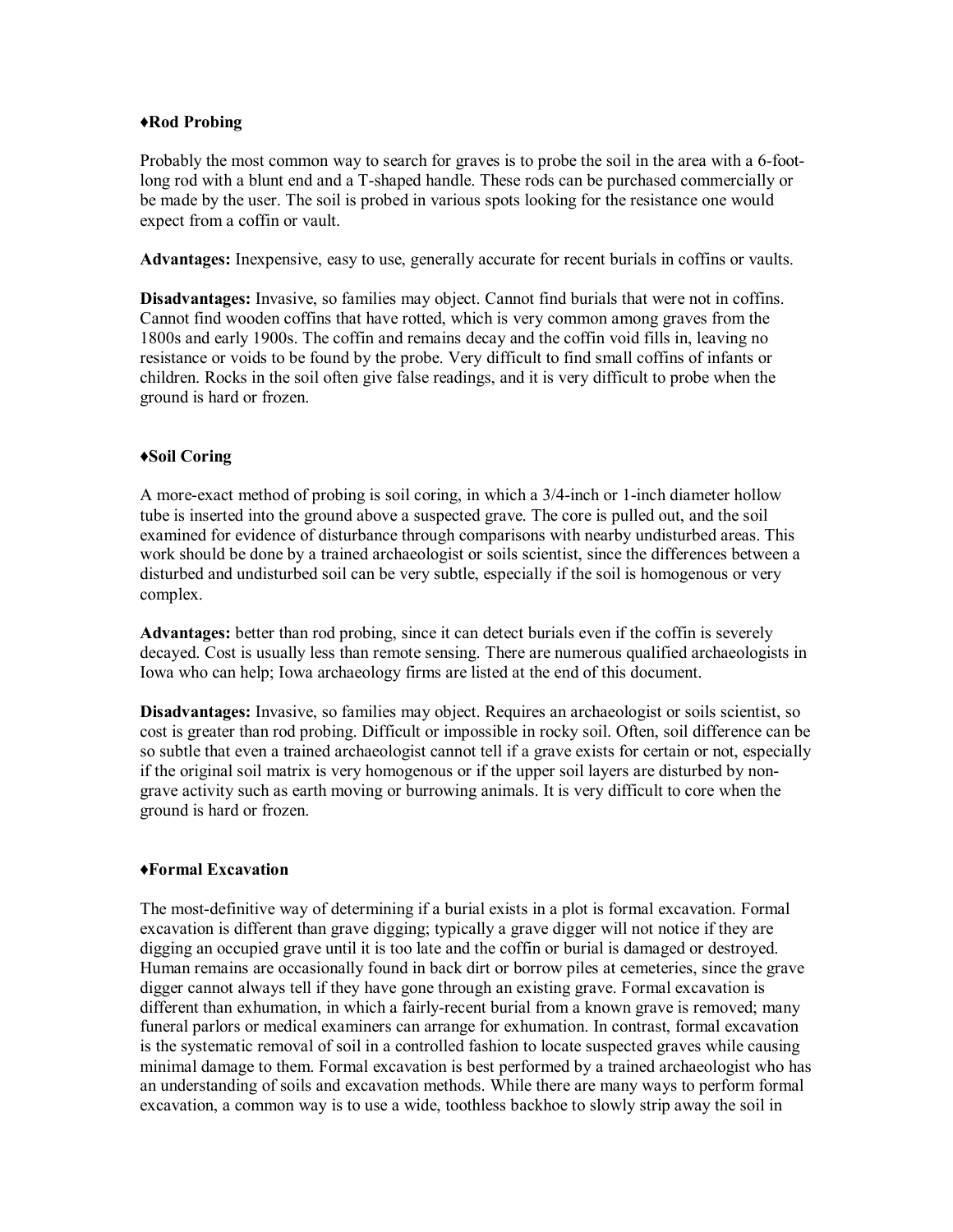level layers a few inches at a time. This allows the archaeologist to check for evidence in the soil of a grave shaft (the filled-in grave hole) above the burial. Once evidence of a burial is encountered, archaeologists can map the burial and leave it in place. If a disinterment permit has been obtained from the Department of Public Health (and the State Archaeologist if the interment is over 150 years old), an archaeologist can carefully excavate the remains for reburial elsewhere, after a consultation with the person who obtained the permit. If the remains and effects are removed, they can be studied to help determine the identity of the individual. Formal excavation can also stop well above the grave if there is evidence of a shaft.

**Advantages:** Almost fool-proof and, if properly done, will provide a definitive answer. Can be performed in any soil type, rocks are not a problem. Excavation can provide information about not just if a burial is located there, but can also provide information needed to determine the identity of the buried person. There are numerous qualified archaeologists in Iowa who can help; Iowa archaeologists are listed at the end of this document.

**Disadvantages:** Highly invasive, so families may object. Expensive; it requires an archaeologist and machinery, and possibly laboratory time. There is always a chance that a very ephemeral burial will be missed and destroyed by machinery, although this is unlikely.

## **♦Ground-Penetrating Radar (GPR)**

With GPR, a radio or microwave signal is sent into the ground and the reflected signal is recorded. The time it takes for the signal to return reflects the depth of penetration, and the returning signal can be stronger or weaker depending on the type of material it is passing through and reflecting off. This data can be used to make an image of the subsurface. A GPR technician will walk an antenna over an area, recording data. This data is processed in a computer to create a two- or three- dimensional image of the subsurface. Under ideal conditions, the grave shaft and possibly the coffin or vault will be visible, but under normal conditions, only the upper part of the grave shaft is visible.

**Advantages:** GPR is non-invasive, so families typically do not object. Under ideal conditions, it can provide a highly-detailed image of the subsurface. GPR can often see through surface disturbances. GPR is probably the best form of remote sensing if the clay content of the soil is low. Services are available in Iowa, for a fee, from the Office of the State Archaeologist (319- 384-0724). Other regional practitioners can be found at the web page listed at the end of this document, or by contacting one of the archaeologists listed.

**Disadvantages:** GPR's effectiveness depends on soil conditions; it does not work well in clayrich, rocky, or saturated soils. GPR can be expensive and may not provide definitive results; some form of ground truthing may be necessary.

## **♦Resistivity**

Resistivity can often be useful in finding graves, it is based on the principle that soils have differing moisture retention properties and therefore will conduct electricity differently. A small electric charge is run between spikes placed in the ground, and the resistance is measured. When a soil is disturbed, as in a burial, different types of soil are brought near the surface which have very slight differences in electrical resistivity. The surveyor will probe at close intervals over a large area collecting data, which is then downloaded into a computer to show areas of disturbed soils. In a cemetery, these often correspond to marked and unmarked graves.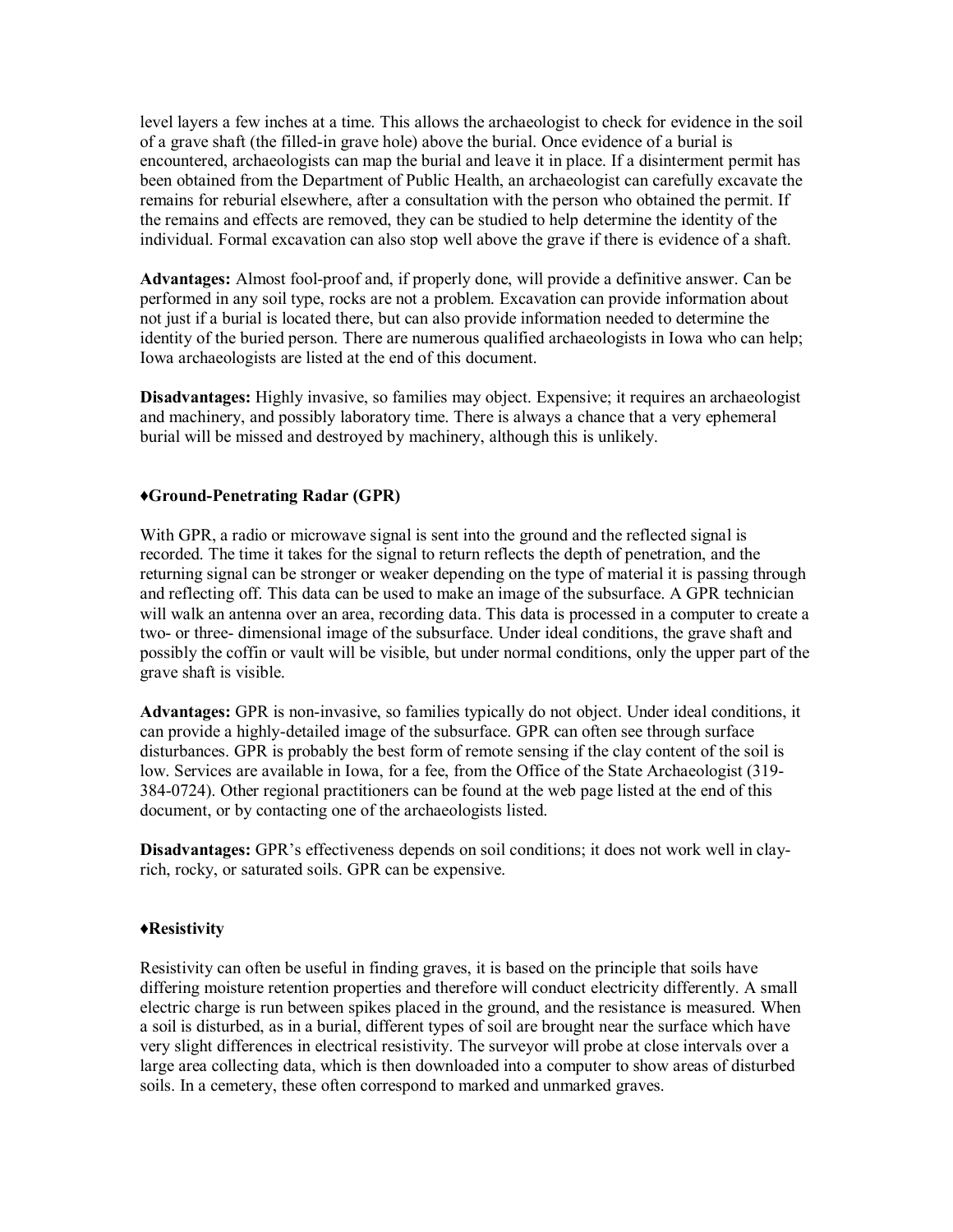**Advantages:** The spikes only penetrate a few inches into the soil, so it is relatively non-invasive and families typically do not object. Can give some idea if disturbances are deep or not. Under ideal circumstances, resistivity is quite effective.

**Disadvantages:** Resistivity is ineffective if the upper level of soil is disturbed over a large area (for example, by previous bulldozing), and it is ineffective under certain conditions, such as when the soil is very wet or very dry. Can be expensive. May be adversely affected by rocky soil.

## **♦Conductivity**

Conductivity is often effective in finding graves. It works by applying a magnetic field to the ground surface. This magnetic pulse causes the soil to generate a secondary magnetic field, which is recorded to make a map. When a soil is disturbed, as in a burial, different types of soil are brought near the surface which have very slight differences in conductivity. The surveyor will walk an instrument over a large area collecting data, which is then downloaded into a computer to show areas of disturbed soils. In a cemetery, these often correspond to marked and unmarked graves.

**Advantages:** Conductivity is non-invasive, so families typically do not object. Can cover a large area in a fairly short period of time. It can be very effective under the proper conditions. Suitable instruments are often available from local soil scientists, but one must be certain the operator understands how to identify variation associated with graves.

**Disadvantages:** Conductivity is ineffective if the upper level of soil is disturbed over a large area. It is ineffective in the presence of ferrous metal (iron, steel, etc.), so the survey area has to be very clean and checked with metal detectors; metal markers, vases, etc., must be removed. It can be less effective if the soil is saturated, very dry, or rocky. It is affected by nearby power lines. Currently, there are no practitioners in Iowa; for regional practitioners, see the web page listed at the end of this document. Likewise, qualified archaeologists can also help you find a practitioner, a list of Iowa archaeologists is included at the end of this document.

#### **♦Magnetometry**

A sometimes effective way to quickly identify graves is with the use of magnetometers. Magnetometers are devices that measure minute changes in the magnetic properties of soil. When a soil is disturbed, as in a burial, different types of soil are brought near the surface which have very slight differences in magnetism. The surveyor will walk a magnetometer over a large area collecting data, which is then downloaded into a computer to produce maps that show areas of disturbed soils. In a cemetery, these often correspond to marked and unmarked graves.

**Advantages:** Magnetometry is non-invasive, so families typically do not object. Can cover a large area in a fairly short period of time. Can be very effective under the proper conditions.

**Disadvantages:** Magnetometry is ineffective if the upper level of soil is disturbed over a large area. Soils need to have significant iron oxide content, or it will not work. Ineffective in the presence of ferrous metal (iron, steel, etc.), so the survey area has to be very clean and checked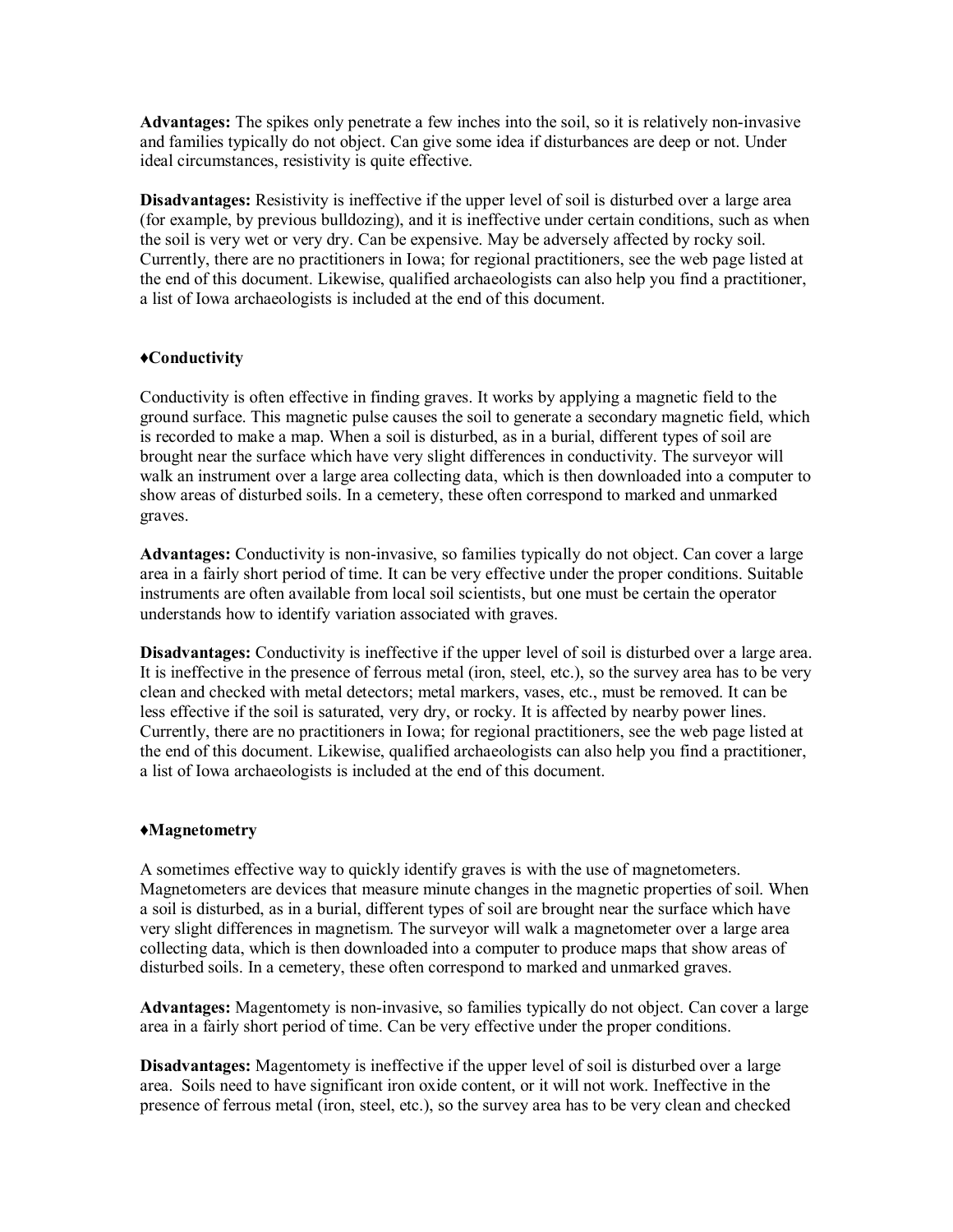with metal detectors; metal markers, fences, vases, etc., must be removed. Because of its limitations, magnetometry is often less effective than conductivity or resistance. Magnetometry can be expensive.

## **♦Dowsing/ Witching**

A common way to search for graves is dowsing, or as it is frequently called in the Midwest, "witching," or occasionally "divining". The dowser walks over an area with two copper wires or rods bent in an L shape, holding the short ends in each hand and pointing the long ends forward. Dowsers believe the wires will cross over a grave. This practice is ultimately derived from an old English and German folk belief that willow or hazel sticks have an uncontrollable desire for water and will point to underground reservoirs. In America, the willow was replaced with copper rods and used not only to find water, but also graves. One common folk belief is that the two rods will converge if the grave is of a male, and diverge if it is female.

Supposedly the magnetic properties of disturbed soil or coffin hardware attract the copper rods. However, this is illogical. First, soil and coffin hardware do not attract metal, as simple experimentation will show. Soil is so weakly magnetic that a hyper-sensitive magnetometer is required to measure it reliably. Second, even if soil or coffin hardware were strongly magnetic, they would not attract copper wire, which is unaffected by magnetism–experimentation at home will show that you can't move a copper wire or penny with a magnet. Third, even if soil or coffin hardware were magnetic, and non-copper rods were used, the rods would *never* cross when exposed to a magnetic field; long metal objects always run *parallel* with strong magnetic fields. Remember the grade-school science project with iron filings on a glass plate over a magnet? The filings line up parallel and curve with the field, they do not cross each other. All credible scientific trials of dowsing have shown that dowsing is no better than random luck or commonsense intuition at finding graves or water (for further information, refer to Robert Todd Carroll's reviews of scientific tests of dowsing in the Skeptic's Dictionary [John Wiley  $\&$  Sons, 2003], www.skepdic.com/dowsing).

**Advantages:** There are no advantages to dowsing.

**Disadvantages:** Dowsing is no better at finding graves than common-sense intuition. Dowsing could put yourself or your organization at legal and financial risk and could lead to public embarrassment. When you make determinations about the presence or absence of burials in a plot you are making decisions about other people's property which carries legal and financial liabilities. The court of law does not recognize folklore such as dowsing as valid scientific practice. While other technologies and methods described here are not foolproof, they can at least be explained and justified in court because they are based on scientific or observational principles.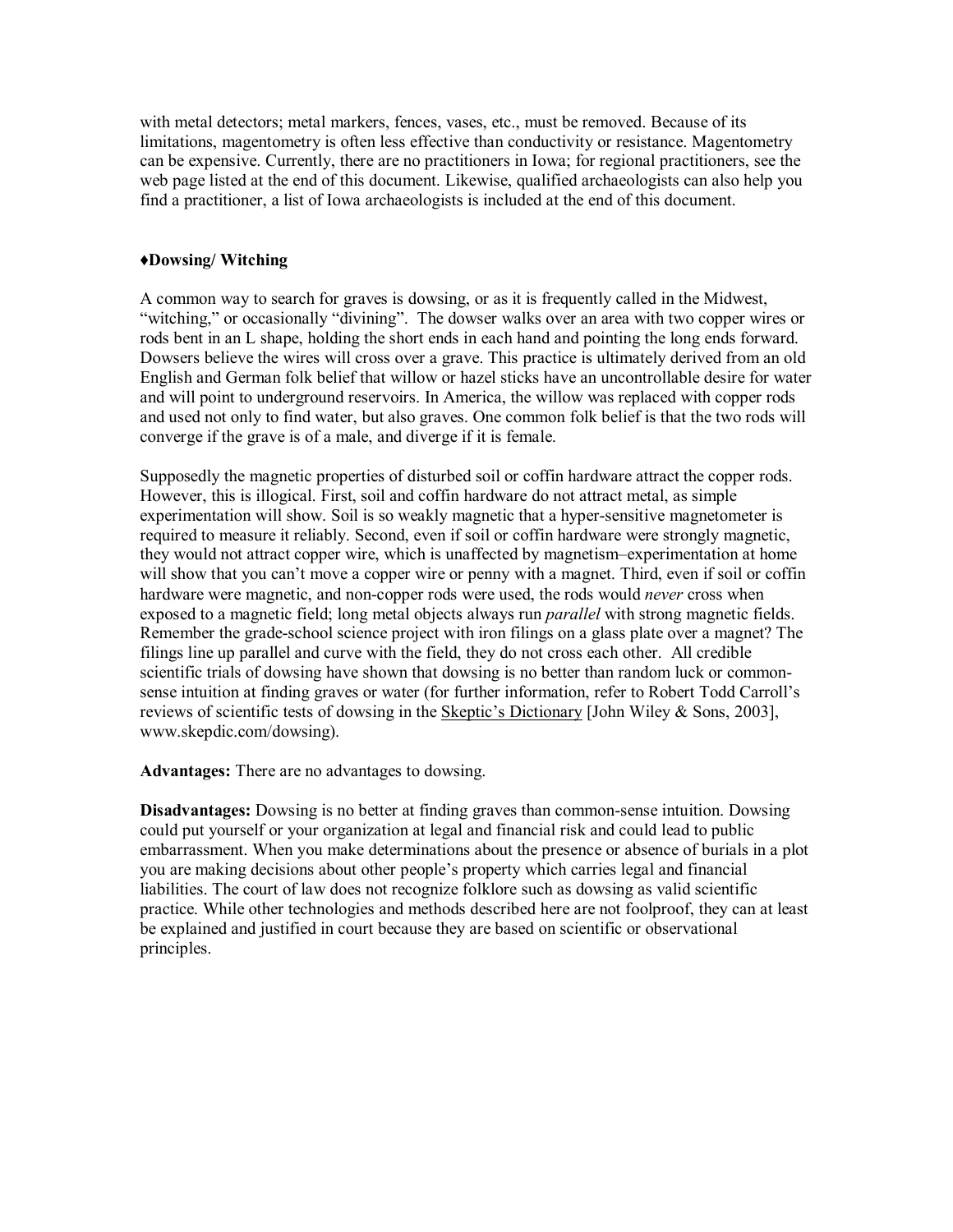## **♦Contacts for Burials Issues:**

*Office of the State Archaeologist Bioarchaeology Program (burials older than 150 years, can also answer general questions):*  Lara Noldner– 319-384-0740

*Regulated Industries Unit, Iowa Securities Bureau (oversight of active cemeteries):* Dennis Britson, Director– Dennis.Britson@iid.iowa.gov 515-2815705

*State Medical Examiners Office:* Dennis Klein, State Medical Examiner - dennis.klein@idph.iowa.gov 515-725-1400 Walker Hodges - walker.hodges@idph.iowa.gov 515-745-0580

*Department of Public Health, Office of Vital Statistics:*  Melissa Bird, Deputy State Registrar, Bureau of Vital Records - melissa.bird@idph.iowa.gov 515-281-6762

*Attorney General's Office:*  Eric Dirth, Assistant Attorney General— eric.dirth@ag.iowa.gov 515-281-8153

## **♦How to Contact Geophysicists (Remote Sensing Practitioners) and Archaeologists:**

**Remote Sensing.** A list of regional practitioners of remote sensing (GPR, magnetometry, resistivity, conductivity) can be found at the North American Database of Archaeological Geophysicists web site, http://www.cast.uark.edu/nadag/. Since geophysics is an unregulated profession, be sure to ask for references and examples of final reports. Geophysicists affiliated with archaeological or engineering firms may be better choices, since archaeology and engineering are regulated professions. Many archaeologists, listed below, can subcontract a geophysicist on your behalf.

**Archaeologists.** A full list of qualified archaeologists working in Iowa, including out-of-state firms, is maintained by the Iowa State Historical Society on their web site: http://www.iowahistory.org/preservation/review\_compliance/consultant\_list.html

# **All Archaeology Firms Based in Iowa Listed with \$VRFLDWLRQRI** RD\$FNHRORLW\as of )HEUNU\:

Bear Creek Archaeology (563) 547-4545 Consulting Archaeological Services (515) 494-1695 Cultural Heritage Consultants (712) 239-9085 Impact 7G (515) 473-6256 Iowa State University Archaeology Laboratory (515) 294-7139 The Louis Berger Group (816) 559-3827 Midwest Archaeological Consultants (920) 559-1929, (515) 333-1893 Office of the State Archaeologist, University of Iowa (319) 384-0724 Prairie Archaeological Research Consultants (641) 757-7830 Quality Services (605) 858-0672 Tallgrass Archaeology LLC (319) 354-6722 Wapsi Valley Archaeology (319) 462-4760

#### **Geophysicists:**

Quinn Black - Sanford Museum (712) 225-3922 Colin Betts - Luther College (563) 387-1284 Glenn Storey - University of Iowa (319) 335-1866

*First Version: 9/1/05, William E. Whittaker Updated 2//2022, Lara Noldner*